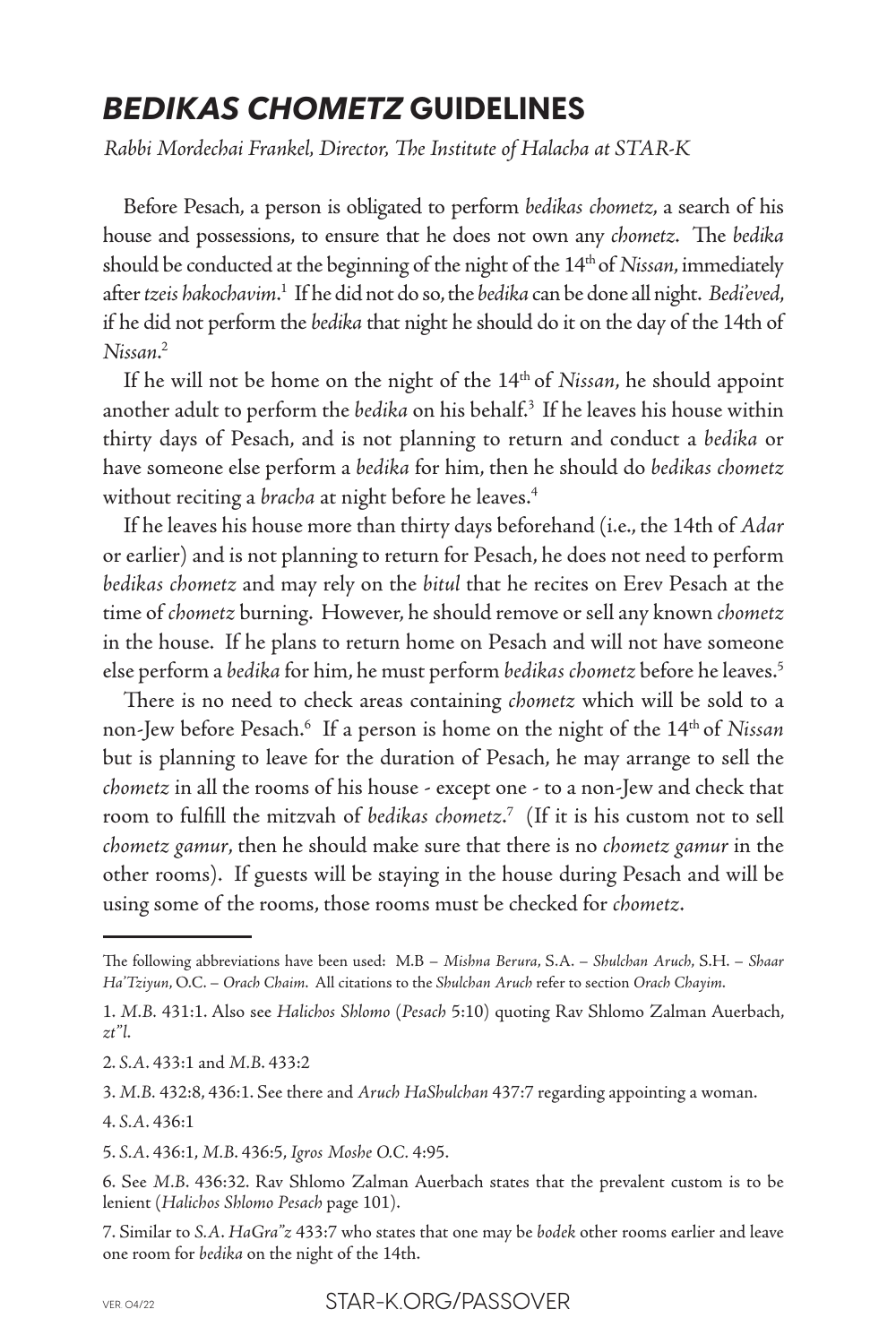Guests who arrive before the night of the 14th of *Nissan* are obligated to check for *chometz*. If the owner of the house does not want them searching his house, he can perform a *bedika* on the house himself and leave one area for the guests to be *bodek*. People staying at a hotel for Pesach should perform a *bedika* on their room. If they arrive on the day of the 14th of *Nissan*, a *bedika* should be done at that time. A *bracha* is not recited over the *bedika* of a hotel room.8

One should not begin any *melacha* within half an hour before *tzeis hakochavim* on the night of *bedikas chometz*. He should not eat a *beitza* or more of bread, cake or cookies at that time; he may eat other food. He may learn *Torah* but should arrange for a *shomer* or set an alarm to ensure that he stops for *bedikas chometz*. At *tzeis hakochavim*, he should stop whatever he is doing, no longer eat any food, and conduct the *bedika*.<sup>9</sup> He could daven *Maariv* before the *bedika*, although if he always davens at a specific later time he can perform the *bedika* first and *daven* at that time.<sup>10</sup>

When performing *bedikas chometz*, one should search his house for any edible crumbs of *chometz*. 11 *Mei'ikar hadin*, it is not necessary to clean one's house from small soiled particles of *chometz* which will not come into contact with food on Pesach.<sup>12</sup> Nevertheless, many are stringent and attempt to rid their house of all *chometz*. 13 It is not necessary to check books and *sefarim* for *chometz*, although those which will be brought to the table on Pesach should be cleaned to ensure that they do not contain crumbs which could fall into one's food.<sup>14</sup>

12. The *M.B*. 442:33 writes that, according to all opinions, soiled *chometz* (*metunaf ketzas*) which is smaller than a *kezayis* does not need to be disposed of. See also *M.B*. 444:15.

<sup>8.</sup> Heard from Rav Moshe Heinemann, *shlit"a*, that since the room is cleaned before one's arrival it could be argued that it is a *mokom she'ein machnisin bo chometz*. See also https://www.star-k.org/ articles/kashrus-kurrents/105/the-travelers-halachic-guide-to-hotels

<sup>9.</sup> *S.A*. 331:2 and *M.B*. there.

<sup>10.</sup> See *M.B*. 331:8. The Chazon Ish and the Steipler Gaon checked after *Maariv* (*Orchos Rabbeinu* vol. 2 page 1). Similarly, Rav Moshe Feinstein, *zt"l*, said that one should daven *Maariv* immediately after *tzeis hakochavim* and be *bodek* after that (*Shmaiteta De'Moshe – Shemuos Moshe* 431:2).

<sup>11.</sup> The implication of *S.H*. 433:33 is that it is unnecessary to check for crumbs, as noted in *Halichos Shlomo* (Pesach page 103). However, the *Chayei Odom* 119:6 states the *Chazal* necessitated checking even for crumbs, due to the concern that one may come to eat them on Pesach. Rav Elyashiv, *zt"l*, writes that the custom follows the *Chayei Odom* (*Ashrei Ha'Ish* O.C. vol. 3 page 358).

<sup>13.</sup> The Rosh (*Pesachim* 3:2) writes "*Yisroel* are *kedoshim* and scrub away even the smallest amount of *chometz*". *S.A*. 442:6 mentions a custom to scrub the walls, and *M.B*. 442:28 writes that one should not mock this custom by arguing that it is an unnecessary stringency. Rav Elyashiv (*Ashrei Ha'Ish O.C*. vol. 3 page 355) writes that cracks and crevices that may contain *chometz* which cannot be cleaned should be splashed with material that will render the *chometz* inedible to even a dog.

<sup>14.</sup> The *Maaseh Rav* #178 states that the Gra would check his *sefarim* for *chometz*, and this is also the opinion of the Chazon Ish *O.C*. 116:18. Rav Elyashiv (*Ashrei Ha'Ish O.C*. vol. 3 page 355) writes that one is not obligated to check *sefarim*, although one should not place unchecked *sefarim* on the table on Pesach due to the concern that a crumb of *chometz* may fall into one's food.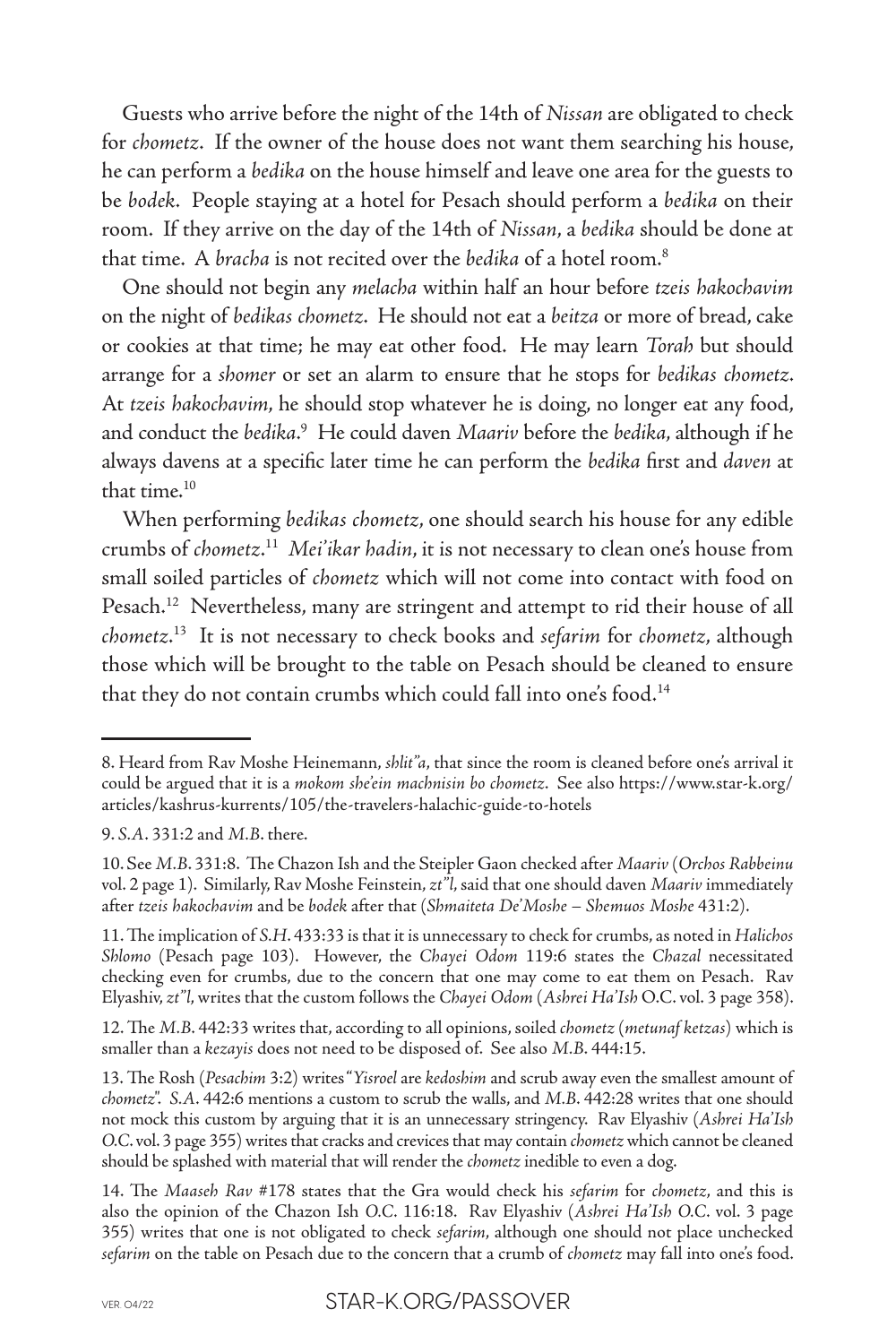The *bedika* should be conducted by the light of a candle with a single wick.<sup>15</sup> Some have the custom to turn off the house lights during the *bedika*; 16 others leave them on, using both the house lights and a candle to conduct the search.<sup>17</sup> The prevailing custom is for ten pieces of bread to be placed in different areas of the house before the *bedika*18 (although some do not have this *minhag*).19 Some people take care that each piece is smaller than a *kezayis*, 20 and it is a good idea to wrap them up in order to ensure that no crumbs are left behind. The person conducting the *bedika* could position the pieces of bread, but it is customary for another member of the household to do so.<sup>21</sup> One may use a flashlight to aid in the search.<sup>22</sup>

For the purposes of this article, we will assume that the reader is familiar with the process of *bedikas chometz*. Among other areas, one should remember to check clothing pockets, handbags, strollers, car seats, children's knapsacks, pet cages, fish tanks, pet and fish food, cars and garages. One should ensure that vacuum bags containing *chometz* are discarded and that garbage cans are cleaned. Areas which were thoroughly cleaned beforehand do not need to be scrutinized

Rav Moshe Feinstein (*Shmaiteta De'Moshe – Shemuos Moshe* 433:3) and Rav Shlomo Zalman Auerbach (*Halichos Shlomo Pesach* 5:6) ruled similarly.

15. *S.A*. and *Rama* 433:1-2.

16. The *sefer Bedikas Chometza U'biyuro* page 185 footnote 35 writes the this was the custom of the Brisker Rav*. Teshuvos Shevet HaLevi* 1:136 writes that he usually checked by the light of a candle only, but he switched on the house lights if it helped with the *bedika*.

17. This was the custom of the Steipler Gaon (*Orchos Rabeinu* vol. 2 page 2) and Rav Moshe Feinstein (*Shmaiteta De'Moshe – Shemuos Moshe* 433:1). Rav Shlomo Zalman Auerbach (*Halichos Shlomo Pesach* page 110) also held that it is not necessary to turn off the house lights during the *bedika*. Similarly, Rav Elyashiv (*Ashrei Ha'Ish O.C*. vol. 3 page 361) held that it is unnecessary to turn off electric lights as they enhance the *bedika*, but he added that one should not change from the established custom to use a candle as well. See further *Hilchos Chag Be'chag*, *Pesach* page 79.

18. *Rama* 432:2 and *M.B*. there and *S.H*. 432:12. According to Rav Elyashiv (*Ashrei Ha'Ish O.C*. vol. 3 page 360), nowadays it is *halachically* necessary to put out pieces of bread.

19. The Gra *siman* 442 *paskens* that it is not necessary to put out pieces of bread, and the *Chayei Odom* 119:22 similarly states that one does not need to concern oneself. S.H. 432:11 writes that according to the Taz it is better not to put out pieces of bread, as they may get lost. The Chazon Ish did not put out pieces of bread (*Orchos Rabbeinu* vol. 2 page 2), and neither did Rav Moshe Feinstein (*Shmaiteta De'Moshe – Shemuos Moshe* 432:2).

## 20. *Shaarei Teshuva*, end of *siman* 432

21. The Steipler Gaon would place the pieces of bread himself (*Orchos Rabbeinu* vol. 2 page 2). Rav Elyashiv also did so (*Ashrei Ha'Ish O.C*. vol. 3 page 360). However, custom is that other members of the household place the pieces of bread, as indicated by the *Rama* 332:2 who states that the custom is to place the bread in various locations for the *bodek* to find. This also seems clear from the *Chok Yaakov* 332:14.

22. According to Rav Elyashiv (*Ashrei Ha'Ish* vol. 3 page 361) is it permitted to check with a thin flashlight that shines into cracks and crevices well, but one should ideally not change the custom to use a candle unless one is checking an area which is hard to examine with a candle. Rav Shlomo Zalman Auerbach (*Halichos Shlomo Pesach* page 110) and Rav Moshe Feinstein (*Shmaiteta De'Moshe – Shemuos Moshe* 433:2) held similarly.